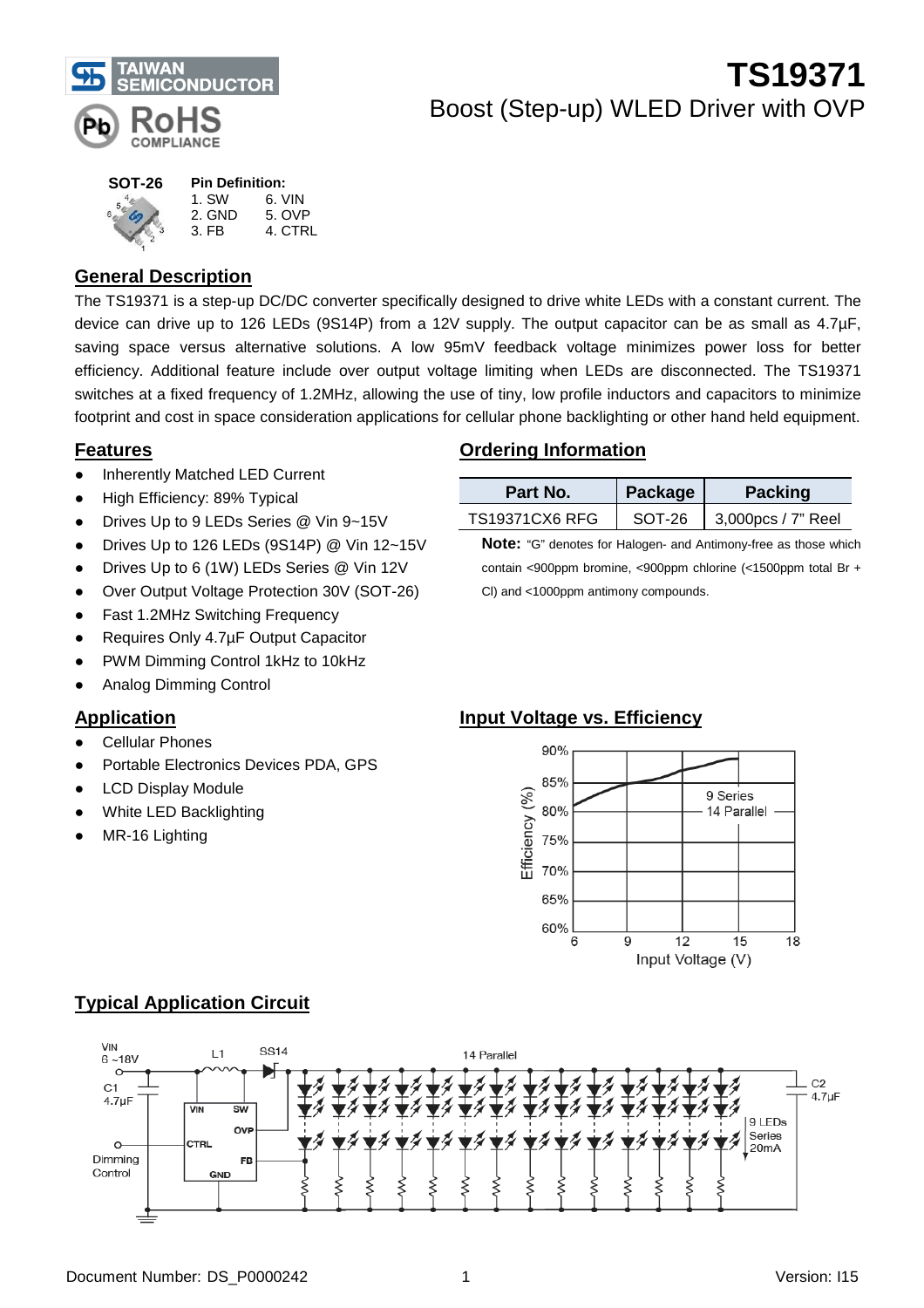

### **Absolute Maximum Rating (Note 1)**

| <b>Parameter</b>                 | <b>Symbol</b>  | Limit           | Unit        |
|----------------------------------|----------------|-----------------|-------------|
| Input Voltage                    | $V_{IN}$       | 20              |             |
| Supply Voltage (Recommended)     | $V_{IN}$       | $2.5 - 18$      |             |
| FB Voltage                       | $V_{FB}$       | 10              |             |
| SW Voltage                       | $V_{SW}$       | 36              |             |
| <b>CTRL Voltage</b>              | $\rm V_{CTRL}$ | 10              |             |
| <b>Ambient Temperature Range</b> | $T_A$          | $-40$ to $+85$  | $^{\circ}C$ |
| Junction Temperature Range       | $T_{\text{J}}$ | $-40$ to $+125$ | $^{\circ}C$ |

### **Electrical Specifications** ( $T_c = 25^\circ C$ ,  $V_{IN} = V_{CTRL} = 3V$ ,  $C_{IN} = 1uF$ ,  $C_{OUT} = 0.22\mu F$  unless otherwise noted)

| <b>Parameter</b>              | <b>Symbol</b>    | <b>Test Conditions</b>        | Min | <b>Typ</b> | <b>Max</b> | <b>Units</b> |
|-------------------------------|------------------|-------------------------------|-----|------------|------------|--------------|
| Input Voltage Range           | $V_{IN}$         |                               | 2.5 | --         | 18         | V            |
| Feedback Voltage              | $V_{FB}$         | $ISW=180mA,$<br>$V_{IN} = 5V$ | 80  | 95         | 110        | mV           |
| FB Pin Bias Current           | l <sub>B</sub>   |                               | 10  | 45         | 100        | nA           |
|                               |                  |                               | --  | 2.1        | 3.0        | mA           |
| <b>Supply Current</b>         | $I_{\mathsf{Q}}$ | CTRL=0V                       | --  | 0.1        | 1.0        | μA           |
| <b>Switching Frequency</b>    | $F_{\rm RSW}$    |                               | 0.8 | 1.2        | 1.6        | <b>MHz</b>   |
| <b>Switch Current Limit</b>   | $I_{CL}$         |                               | --  | 650        | --         | mA           |
| Maximum Duty Cycle            | $D_{TMX}$        |                               | 85  | 90         | --         | $\%$         |
| Switch V <sub>CESAT</sub>     | $V_{\text{SAT}}$ | At $I_{SW} = 250 \text{mA}$   | --  | 350        | --         | mV           |
| Switch Leakage Current        | $I_{LKG}$        | $V_{SW}=5V$                   | --  | 0.01       | 5          | μA           |
|                               |                  | High                          | 1.5 | --         | --         | $\vee$       |
| <b>Voltage Enable Control</b> | $V_{\text{CTL}}$ | Low                           | --  | --         | 0.4        | V            |
| <b>CTRL Pin Bias Current</b>  | $I_{\text{CTL}}$ | $Ctrl = 2V$                   | --  | 65         | --         | μA           |
| Over Voltage Protection       | <b>OVP</b>       |                               | --  | 30         | --         | V            |

#### **Thermal Information** (Note 2)

| <b>Parameter</b>                         | Symbol | <b>Test Conditions</b> | <b>Min</b> | <b>Typ</b> | <b>Max</b> | Units |
|------------------------------------------|--------|------------------------|------------|------------|------------|-------|
| Thermal Resistance - Junction to Ambient | Keja   |                        | $-$        | 220        | $-$        | °C/W  |

**Note 1:** Absolute maximum ratings are limits beyond which damage to the device may occur.

**Note 2:** The maximum allowable power dissipation is a function of maximum function temperature, T<sub>J</sub>(max), the junction to ambient thermal resistance, R<sub>θJA</sub>, and the ambient temperature. The maximum allowable, power dissipation at any ambient temperature is calculated using:  $PD(MAX)=[T_J(max)-T_A]/R_{\thetaJA}$ . Exceeding the maximum allowable power dissipation will cause excessive die temperature. All limits at temperature extremes are guaranteed via correlation using standard statistical methods.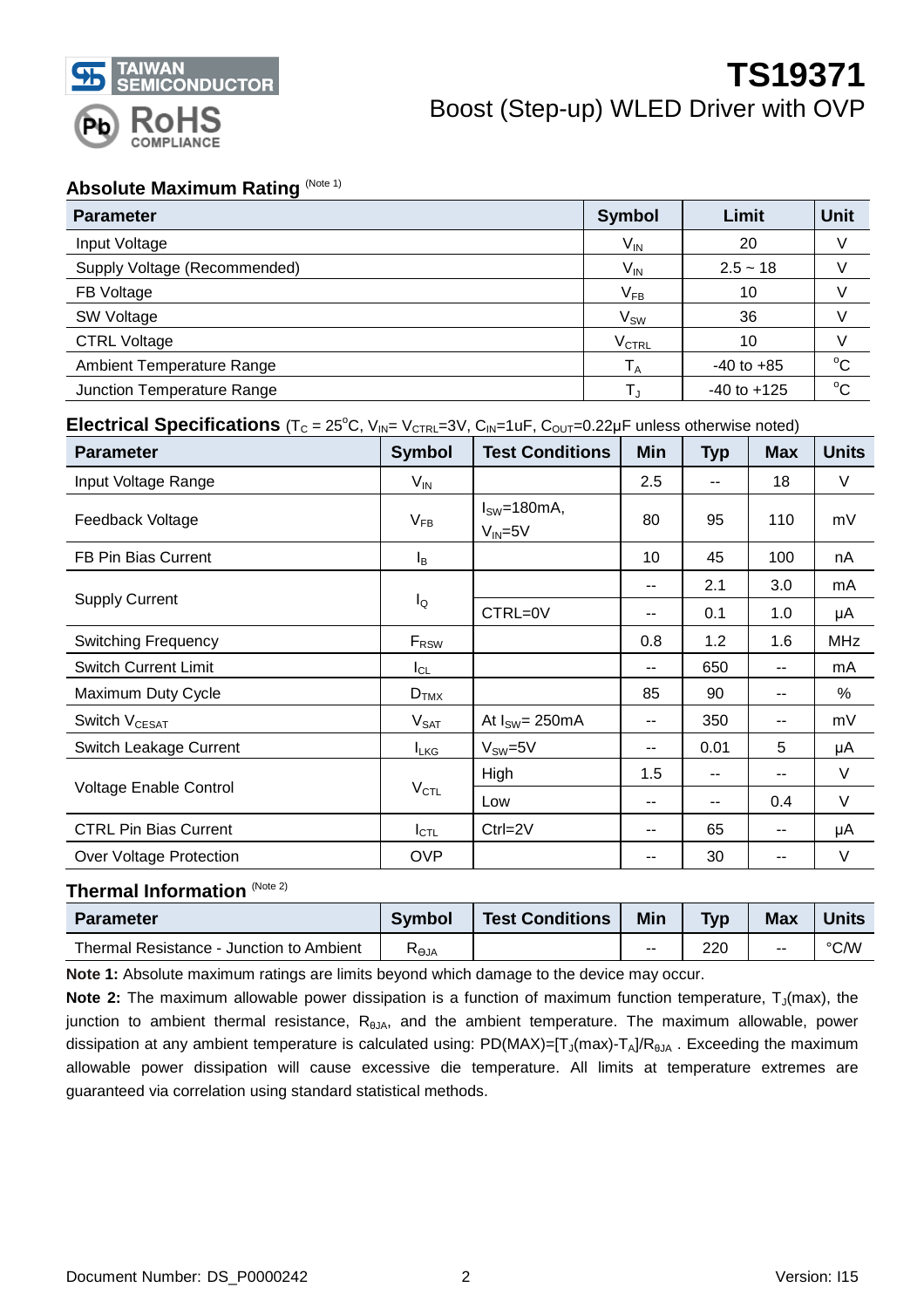

## **Functional Block**



## **Pin Description**

| <b>Pin</b>     | <b>Function</b> | <b>Description</b>                                                                                                                                                                             |
|----------------|-----------------|------------------------------------------------------------------------------------------------------------------------------------------------------------------------------------------------|
| 1              | <b>SW</b>       | Switching Pin. This is the collector of the internal NPN power switch. Connect<br>to inductor and diode. Minimize the metal trace area connected to this pin to<br>reduce EMI.                 |
| 2              | Ground          | Ground Pin. Connect directly to local ground plane.                                                                                                                                            |
| 3              | FB              | Feedback Pin. Reference voltage is 95mV. Connect LEDs and a resistor at this<br>pin. LED current is determined by the resistance and CTRL voltage.                                             |
| $\overline{4}$ | <b>CTRL</b>     | Shutdown Pin and Dimming Control Pin.<br>VCTRL > 1.8V generates full-scale LED current.<br>VCTRL $< 0.4V$ chip is off.<br>Switching from 04V to 2.0V, PWM duty cycle controls the LED current. |
| 5              | <b>OVP</b>      | Over Voltage Protection, 30V.                                                                                                                                                                  |
| 6              | <b>VIN</b>      | Input Supply Pin. Bypass this pin with a capacitor as close to the device as<br>possible.                                                                                                      |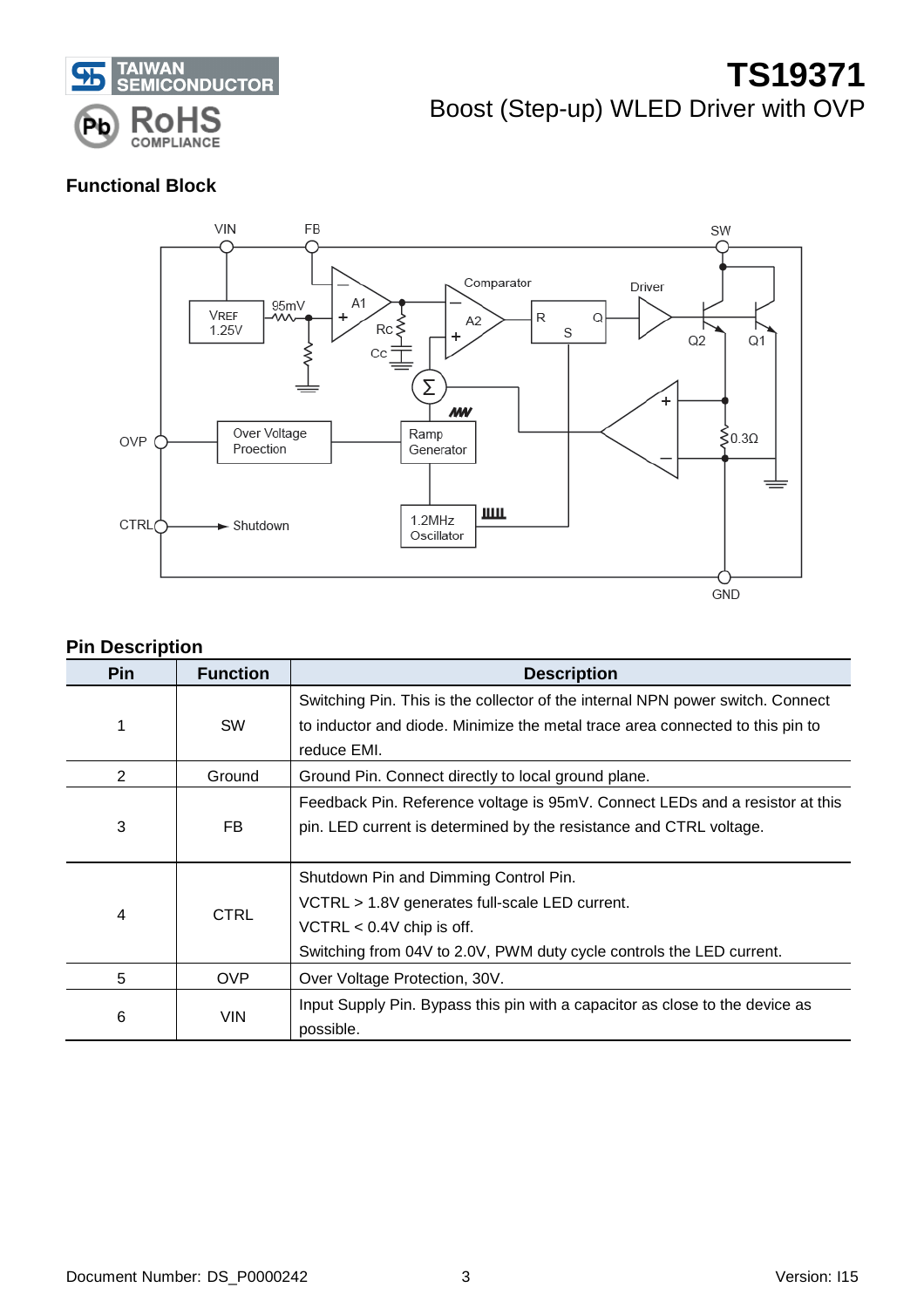

### **Application Information**

#### **Operation**

The TS19371 uses a constant frequency, current mode control scheme to provide excellent line and load regulation. Operation can be best understood by referring to the block diagram. At the start of each oscillator cycle, the RS latch is set, which turns on the power switch Q1. A voltage proportional to the switch current is added to a stabilizing ramp and the resulting sum is fed into the positive terminal of the PWM comparator A2. When this voltage exceeds the level at the negative input of A2, the RS latch is reset turning off the power switch. The level at the negative input of A2 is set by the error amplifier A1, and is simply an amplified version of the difference between the feedback voltage and the reference voltage of 95mV. In this manner, the error amplifier sets the correct peak current level to keep the output in regulation. If the error amplifier's output increases, more current is delivered to the output; if it decreases, less current is delivered.

#### **Soft Start and Current Limit**

The internal soft start circuit minimizes the inrush current during turning on TS19371. The Typical switch current is limited to about 650mA by the chip.

#### **Over Voltage Protection**

The TS19371 has design an internal latched off open-circuit protection circuit, the additional sense pin to detect the voltage when the LEDs are disconnected from the circuit or fail open, the TS19371 will shutdown until input condition changes to bring it out of the shutdown mode.

#### **Inductor Selection**

A 10uH inductor is recommended for most TS19371 applications. Although small size and high efficiency are major concerns, the inductor should have low core losses at 1.2MHz and low DCR (copper wire resistance).

#### **Diode Selection**

Schottky diodes, with their low forward voltage drop and fast reverse recovery, are the ideal choices for TS19371 applications. The forward voltage drop of a Schottky diode represents the conduction losses in the diode while the diode capacitance (CT or CD) represents the switching losses. For diode selection, both forward voltage drop and diode capacitance need to be considered. Schottky diodes with higher current ratings usually have lower forward voltage drop and larger diode capacitance, which can cause significant switching losses at the 1.2MHz switching frequency of the TS19371. A Schottky diode rated at 1000mA is sufficient for most TS19371 applications.

#### **Capacitor Selection**

The small size of ceramic capacitors makes them ideal for TS19371 applications. X5R and X7R types are recommended because they retain their capacitance over wider voltage and temperature ranges than other types such as Y5V or Z5U. A 4.7µF input capacitor and a 4.7µF output capacitor are sufficient for most TS19371 applications.

#### **LED Current Control**

The LED current is controlled by the feedback resistor (R1). The feedback reference is 95mV. The LED current is 95mV/R1. The formula and table 3 for R1 selection are shown below.  $R1=95mV/I<sub>LED</sub>$ 

| $I_{LED}$ (mA) | $R1(\Omega)$ |
|----------------|--------------|
| 5              | 19.1         |
| 10             | 9.53         |
| 12             | 7.87         |
| 15             | 6.34         |
| 20             | 4.75         |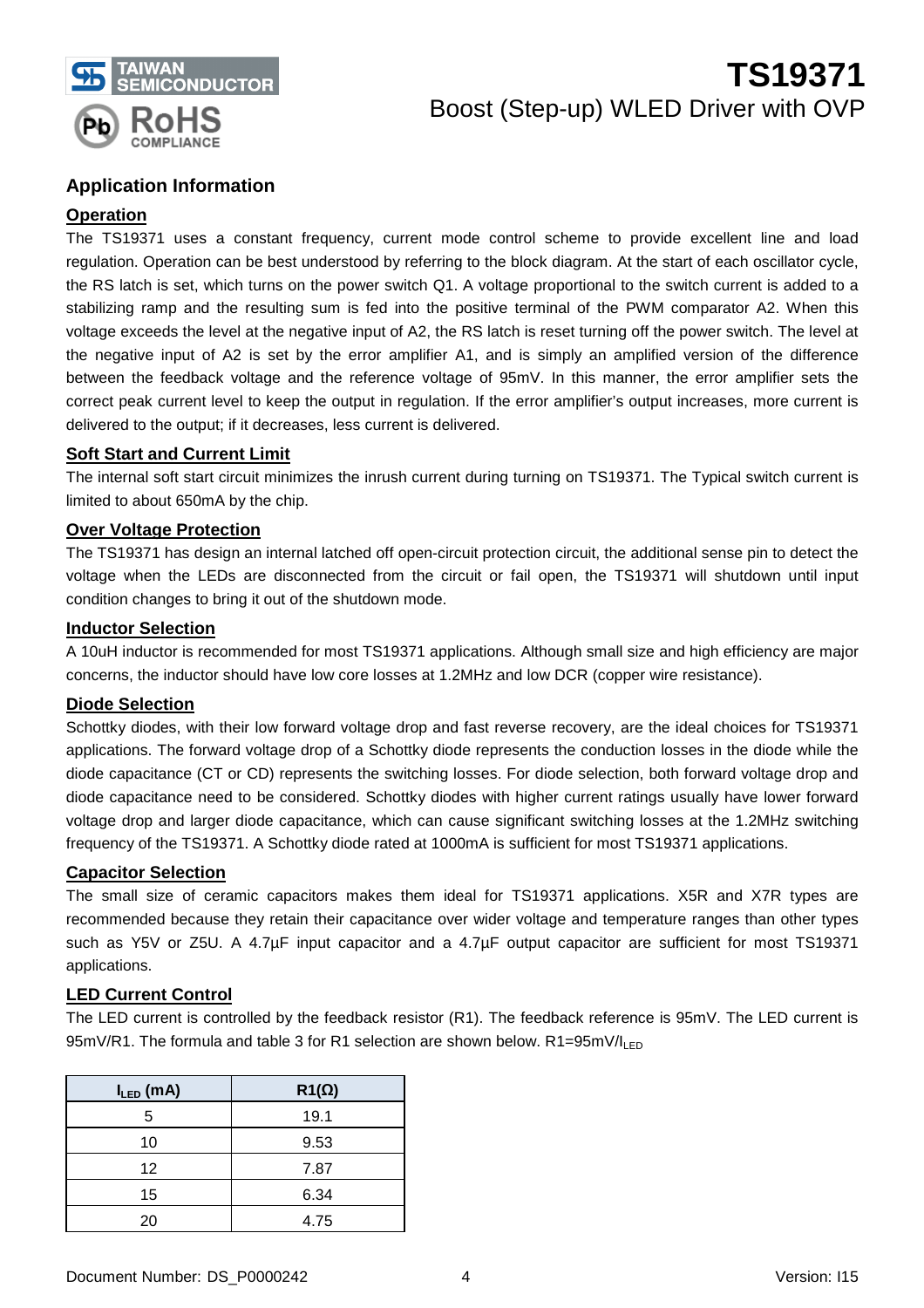

## **Application Information (Continue)**

## **Typical Application Circuit**



### **Reference Design Information**

| <b>VIN Range</b><br>(V) | <b>VLED</b><br>(V) | $L(\mu H)$ | <b>LED</b><br>(Series) | <b>LED</b><br>(Parallel) | <b>Current</b><br>(Series/mA) | <b>Resistor</b><br>(Ω) | <b>Efficiency</b><br>$(\%)$ |
|-------------------------|--------------------|------------|------------------------|--------------------------|-------------------------------|------------------------|-----------------------------|
|                         | 19.8               | 22         | 6 <sub>pcs</sub>       | 14                       | 20                            | 4.75                   | 81.2                        |
|                         | 29.7               | 33         | 9 <sub>pcs</sub>       | 14                       | 20                            | 4.75                   | 83.6                        |
| 12                      | 29.7               | 47         | 9 <sub>pcs</sub>       | 14                       | 20                            | 4.75                   | 87.2                        |
| 15                      | 29.7               | 68         | 9 <sub>pcs</sub>       | 14                       | 20                            | 4.75                   | 88.4                        |

## **Typical Application Circuit for 1W x 6pcs LEDs**



#### **Reference Design Information**

| <b>VIN Range</b> | VLED. | $(\mu H)$ | <b>1W LED</b>    | <b>Current</b> | <b>Resistor</b> | <b>Efficiency</b> |
|------------------|-------|-----------|------------------|----------------|-----------------|-------------------|
| W١               | (V)   |           | (Series)         | (mA)           | $(\Omega)$      | (9)               |
| $12 - 15$        | 19.8  | 68        | 6 <sub>pcs</sub> | 350            | 0.22            | 88                |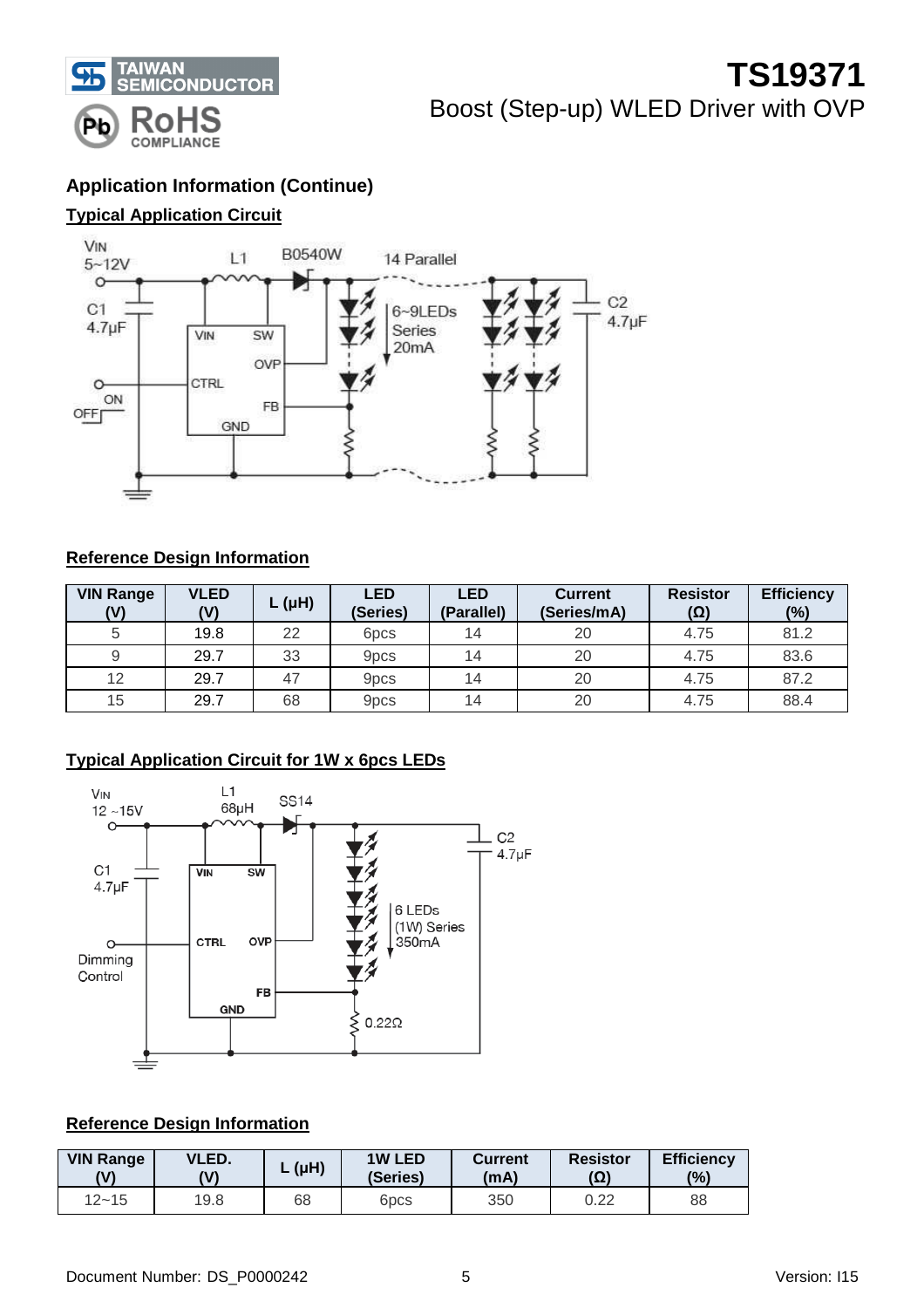

## **Application Information (Continue)**

### **LED Dimming Control**

There are some different types of dimming control circuits:

#### **1. Using a PWM Signal to SHDN Pin**

With the PWM signal applied to the SHDN pin, the TS19371 is turned on or off by the PWM signal. The LEDs operate at either zero or full current. The average LED current increases proportionally with the duty cycle of the PWM signal. A 0% duty cycle will turn off the TS19371 and corresponds to zero LED current. A 100% duty cycle corresponds to full current. The typical frequency range of the PWM signal is 1kHz to 10kHz.

The magnitude of the PWM signal should be higher than the minimum SHDN voltage high.

For some applications, the preferred method of brightness control is a variable DC voltage to adjust the LED current. The dimming control using a DC voltage is shown in below figure. As the DC voltage increases, the voltage drop on R2 increases and the voltage drop on R1 decreases. Thus, the LED current decreases. The selection of R2 and R3 will make the current from the variable DC source much smaller than the LED current and much larger than the FB pin bias current. For VDC range from 0V to 2V, the selection of resistors in Figure 4 gives dimming control of LED current from 0mA to 20mA.



| $V_{DC}(V)$ | $V_{FB}$ | $I_{\text{OUT}}(mA)$ |
|-------------|----------|----------------------|
| 2           | 0        | ი                    |
| 1.8         | 2.2      | 0.43                 |
| 1.6         | 9.2      | 1.8                  |
| 1.4         | 19.6     | 3.6                  |
| 1.2         | 31.1     | 6                    |
| 1           | 43.4     | 8.5                  |
| 0.8         | 63       | 12.3                 |
| 0.6         | 74       | 14.5                 |
| 0.4         | 86.4     | 16.9                 |
| 0.2         | 96.9     | 19                   |
| ი           | 102      | 20                   |

#### **2. Using a Filtered PWM Signal**

The filtered PWM signal can be considered as an adjustable DC voltage. It can be used to replace the variable DC voltage source in dimming control. The circuit is shown as follow:



| <b>Duty</b>             | $I_{\text{OUT}}(mA)$ |
|-------------------------|----------------------|
| 0%                      | 20                   |
| 20%                     | 17.4                 |
| 30%                     | 15                   |
| 40%                     | 12.4                 |
| 50%                     | 10                   |
| 60%                     | 8                    |
| 70%                     | 6.4                  |
| 80%                     | 4.07                 |
| 100%                    | 0                    |
| PWM: 2V; 1kHz; Vin=3.6V |                      |

#### **3. Using Control pin for dimming**

The PWM signal can be considered as TTL signal to control pin to change the power on/off time.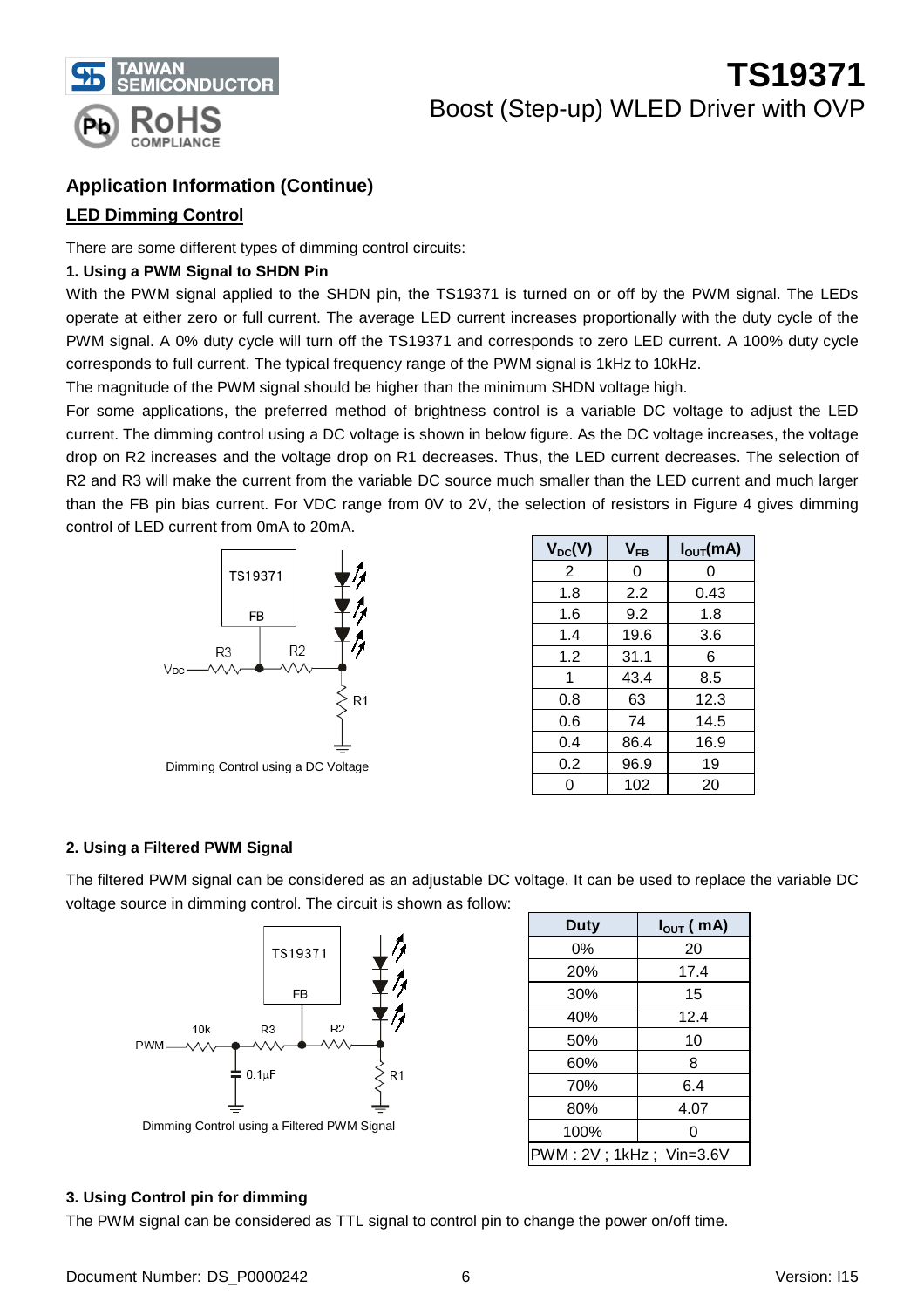

## **SOT-26 Mechanical Drawing**





## **Marking Diagram**



| $71$ = Device Code                        |                                                             |  |
|-------------------------------------------|-------------------------------------------------------------|--|
| $Y = Year Code$                           |                                                             |  |
| $M =$ Month Code for Halogen Free Product |                                                             |  |
|                                           | <b>O</b> = Jan <b>P</b> = Feb <b>Q</b> = Mar <b>R</b> = Apr |  |
|                                           | <b>S</b> =May <b>T</b> =Jun <b>U</b> =Jul <b>V</b> =Aug     |  |
|                                           | $W = Sep$ $X =Oct$ $Y = Nov$ $Z =Dec$                       |  |
| $L = L$ ot Code                           |                                                             |  |